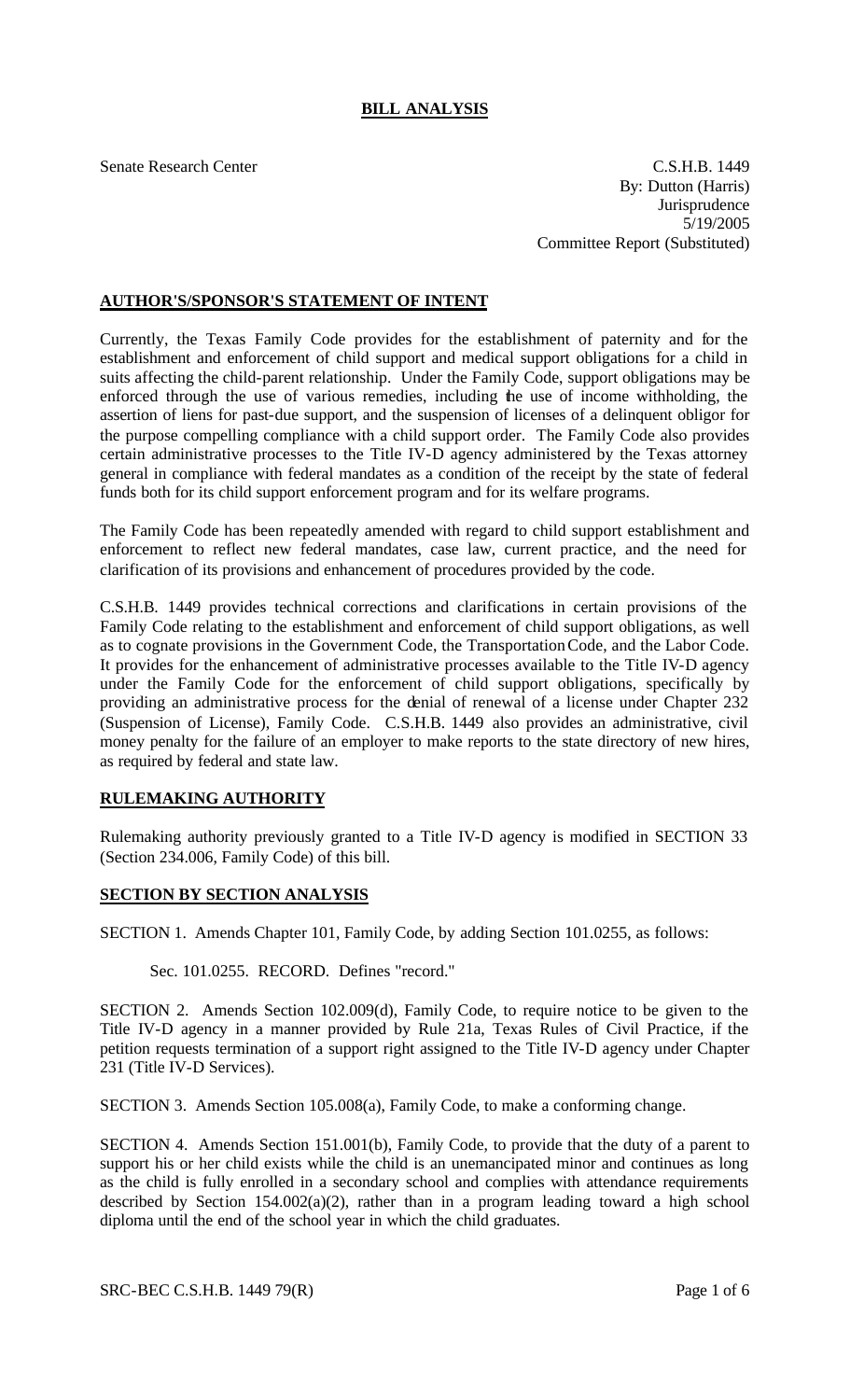SECTION 5. Amends Section 153.0071, Family Code, by adding Subsection (c-1), amending Subsections (d) and (e), and adding Subsections (g) and (h), as follows:

(c-1) Authorizes the parties to agree to conduct one or more informal settlement conferences and to agree that the settlement conferences may be conducted with or without the presence of the parties' attorneys, if any.

(d) Provides that a written, rather than mediated settlement, agreement reached at mediation or at an informal settlement conference is binding on the parties if the agreement satisfies certain conditions. Makes conforming changes.

(e) Makes conforming change s.

(g) Provides that, if the court finds that the terms of the written settlement agreement conducted under Subsection (c-1) are in the best interests of the child, those terms are binding on the court. Authorizes the court, if the court approves the agreement, to set forth the agreement in full or incorporate the agreement by reference in the final order.

(h) Authorizes the court, if the court finds that the terms of the written settlement agreement conducted under Subsection (c-1) are not in the best interests of the child, to request the spouses to submit a revised agreement or to set the case for a hearing.

SECTION 6. Amends Section 154.125, Family Code, as follows:

Sec. 154.125. New heading: APPLICATION OF GUIDELINES TO NET RESOURCES OF \$7,500 OR LESS. Provides that the guidelines for the support of a child in this section are specifically designed to apply to situations in which the obligor's monthly net resources are \$7,500, rather than \$6,000, or less. Makes conforming changes.

SECTION 7. Amends Section 154.126, Family Code, to make conforming changes.

SECTION 8. Amends Section 154.130(b), Family Code, to make a conforming change.

SECTION 9. Amends Section 155.301(c), Family Code, to create an exception to this subsection as provided by this subsection. Requires a court, if the parties submit to the court an agreed order for transfer, to sign the order without the need for other pleadings.

SECTION 10. Amends Section 156.401(b), Family Code, to authorize a support order to be modified with regard to the amount of support ordered.

SECTION 11. Amends Section 156.409, Family Code, by amending Subsection (a) and adding Subsection (a-1), as follows:

(a) Authorizes the court to modify an order providing for the support of a child to provide that the person having physical possession of the child, including a conservator or governmental entity, shall have the right to receive and give receipt for payments of support for the child and to hold or disburse money if the sole managing conservator of the child or the joint managing conservator who has the exclusive right to determine the primary residence of the child does not have physical possession of the child for one of several listed reasons.

(a-1) Requires the court, if the court modifies a support order under this section, to order the obligor to pay the person or entity having physical possession of the child any unpaid child support that is not subject to offset or reimbursement under Section 157.008 and that accrues after the date the sole or joint managing conservator relinquishes possession and control of the child or is incarcerated.

SECTION 12. Amends Section 157.005(a), Family Code, to provide that the court retains jurisdiction to render a contempt order for failure to comply with the child support order if the motion for enforcement is filed not later than the second anniversary, rather than six months

SRC-BEC C.S.H.B. 1449 79(R) Page 2 of 6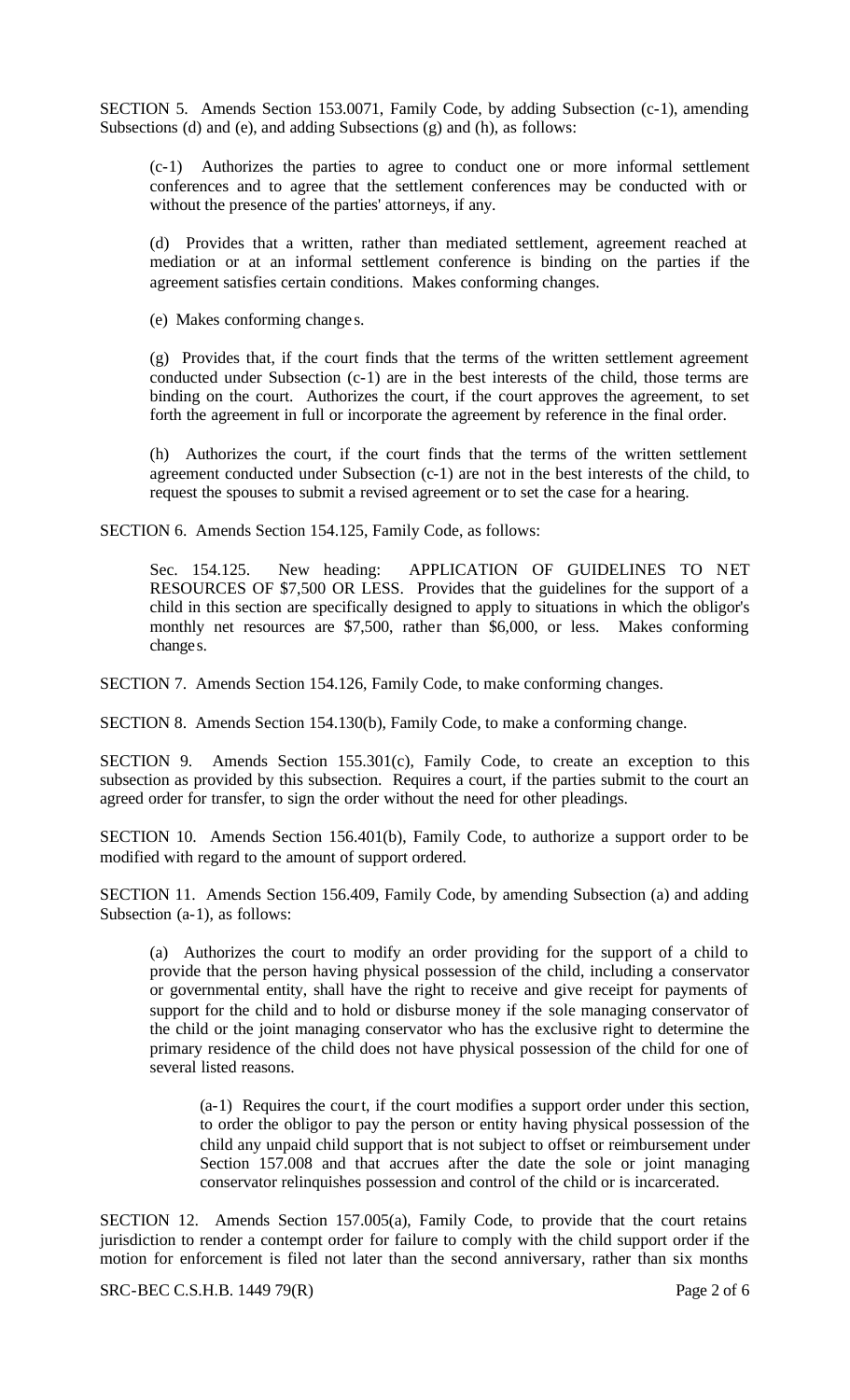after, the date the child becomes an adult or on which the child support obligation terminates under the order or by operation of law.

SECTION 13. Amends Section 157.065(a), Family Code, to make a conforming change.

SECTION 14. Amends Sections 157.105(a) and (c), Family Code, as follows:

(a) Requires the respondent, if taken into custody and not released on bond, to be brought before the court that issued the capias on or before the third, rather than the first, working day after the arrest.

(c) Requires a hearing on the alleged contempt to be held as soon as practicable, but not later than the seventh, rather than the fifth, day after the date that the respondent was taken into custody, if the court is not satisfied that the respondent's appearance in court can be assured and the respondent remains in custody, unless the respondent and the respondent's attorney waive the accelerated hearing.

SECTION 15. Amends Section 157.211, Family Code, to authorize the terms and conditions of community supervision to include specific requirements for the respondent, which includes the respondent submitting to a period of confinement in a county jail beginning at any time during the community supervision period, and prohibiting that the aggregate of all periods of confinement during the community supervision period from exceeding 180 days, if the court places the respondent on community supervision.

SECTION 16. Amends Section 157.212, Family Code, to prohibit the initial period of community supervision from exceeding 10 years. Authorizes the court to continue the community supervision until a certain specified time

SECTION 17. Amends Sections 157.216(a) and (b), Family Code, as follows:

(a) Requires the court to hold a hearing without a jury no later than the third, rather than on or before the first, working day after the date the respondent is arrested under Section 157.215. Makes a conforming change.

(b) Prohibits a hearing under this section from being held later than the seventh, rather than the third, working day after the date the respondent is arrested.

SECTION 18. Amends Section 157.263(c), Family Code, to require the court to render a new cumulative judgment to include as arrearages an amount equal to the amount by which the credit was reduced, if the amount of arrearages confirmed by the court reflects a credit to the obligor for support arrearages collected from a federal tax refund under 42 U.S.C. Section 664, and subsequently, the amount of that credit is reduced because the refund was adjusted because of an injured spouse claim by a jointly filing spouse, the tax return was amended, the return was audited by the Internal Revenue Service, or for another reason permitted by law.

SECTION 19. Amends Section 157.264(b), Family Code, to require, rather than authorize, the court to render an order requiring that the obligor make periodic payments on the judgment, including by income withholding under Chapter 158 (Withholding from Earnings for Child Support), if the obligor is subject to income withholding. Deletes existing text relating to requiring the court to render an order requiring that income be withheld from the disposable earnings.

SECTION 20. Amends Section 157.269, Family Code, to provide that a court that renders an order providing for the payment of child support retains continuing jurisdiction to enforce the order, including by adjusting the amount of the periodic payments to be made by the obligor or the amount to be withheld from the obligor's disposable earnings, until all current support and medical support and child support arrearages, including interest and any applicable fees and costs, have been paid.

SECTION 21. Amends Sections 157.313(a), (c), and (e), Family Code, as follows:

SRC-BEC C.S.H.B. 1449 79(R) Page 3 of 6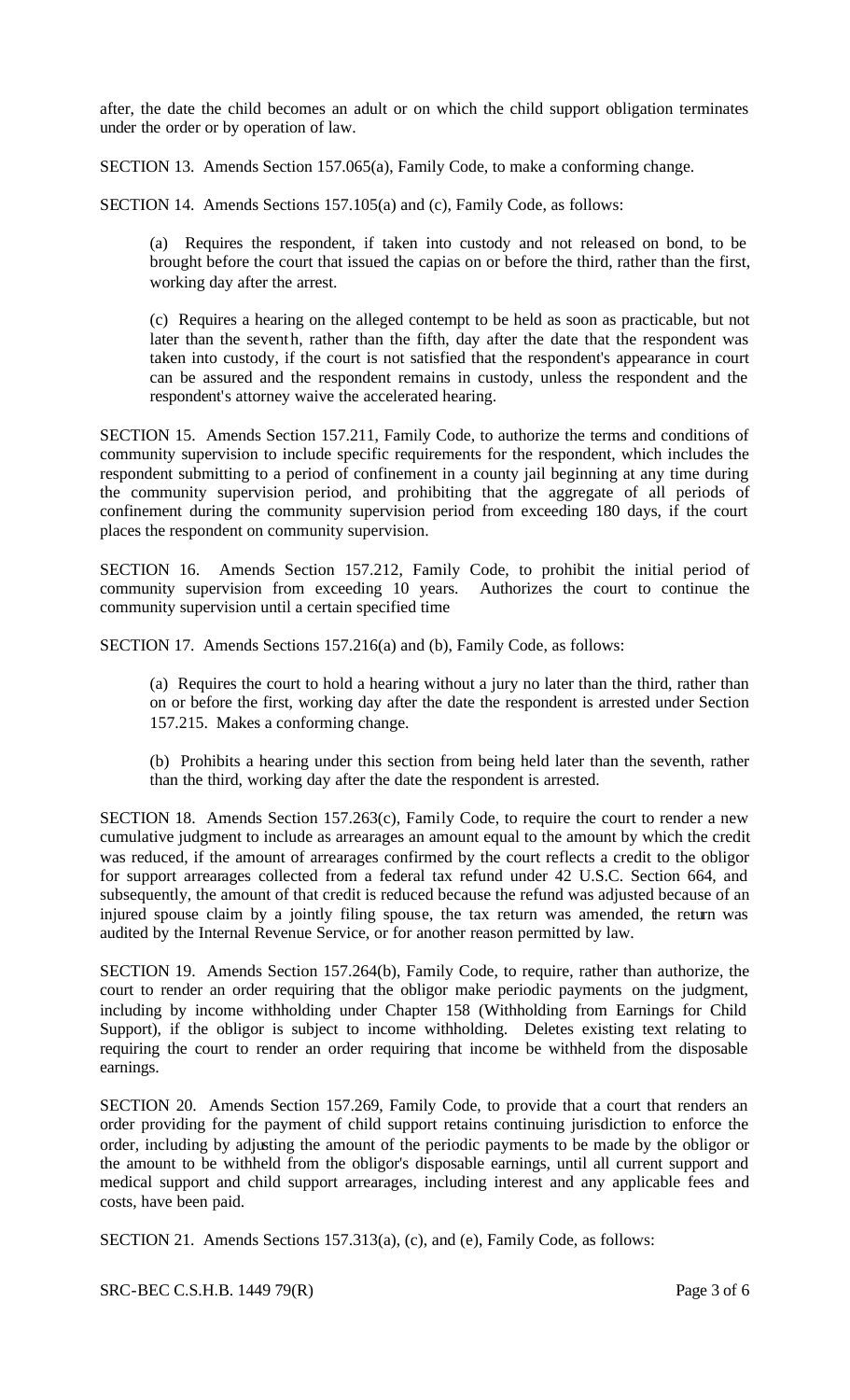(a) Requires a child support lien notice to contain, except as provided by Subsection (e), a statement that the lien attaches to all nonexempt real and personal property of the obligor that is located or recorded in the state, including any property specifically identified in the notice and any property specifically identified in the notice and any property acquired after the date of filing or delivery of the notice.

(c) Requires the lien notice to be verified, except as provided by Subsection (e).

(e) Provides that the federal form of lien notice does not require verification when used by the Title IV-D agency.

SECTION 22. Amends Section 157.317(a-1), Family Code, to provide that a lien attaches to all property owned or acquired after the date the lien notice or abstract judgment is filed with the county clerk of the county in which the property is located, with the court clerk as to property or claims in litigation, or, as to property of the obligor in the possession or control of a third party, from the date the lien notice is delivered to, rather than file with, that party.

SECTION 23. Amends Subchapter C, Chapter 158, Family Code, by adding Section 158.214, as follows:

Sec. 158.214. WITHHOLDING FROM SEVERANCE PAY. (a) Defines "severance pay."

(b) Requires an employer receiving an order or writ of withholding under this chapter to withhold from any severance pay owed an obligor an amount equal to the amount the employer would have withheld under the order or writ if the severance pay had been paid periodically as the obligor's usual earnings as a current employee.

(c) Provides that the total amount that may be withheld under this section is subject to the maximum amount allowed to be withheld under Section 158.009.

SECTION 24. Amends Section 159.102(23), Family Code, to redefine "support order."

SECTION 25. Amends Section 159.316, Family Code, by adding Subsection (j), to provide that a voluntary acknowledgement of paternity, certified as a true copy, is admissible to establish parentage of the child.

SECTION 26. Amends Section 161.206, Family Code, by adding Subsection (d), to require an order rendered under this section (Order Terminating Parental Rights) to include specific findings.

SECTION 27. Amends Section 201.104(d), Family Code, by authorizing an associate judge to hear and render an order on a motion for postjudgment relief, including a motion for a new trial or to vacate, correct, or reform a judgment rendered by the associate judge. Prohibits an associate judge from granting postjudgment relief under Rule 306a, 316, or 329, Texas Rules of Civil Procedure, that alters or affects any judicial action taken by the referring court on the associate judge's recommendation.

SECTION 28. Amends Section 201.113, Family Code, by adding Subsection (d), to provide that Section 2252.901 (Contracts with Former or Retired Agency Employees), Government Code, does not apply to the appointment of a visiting associate judge under this section (Visiting Associate Judge).

SECTION 29. Amends Section 201.208, Family Code, by adding Subsection (e), to provide that Section 2252.901, Government Code, does not apply to the appointment of a visiting judge under this section (Assignment of Judges and Appointment of Visiting Associate Judges).

SECTION 30. Amends Section 231.202, Family Code, to require the Title IV-D agency, for a Title IV-D case filed under this title, including a case filed under Chapter 159 (Uniform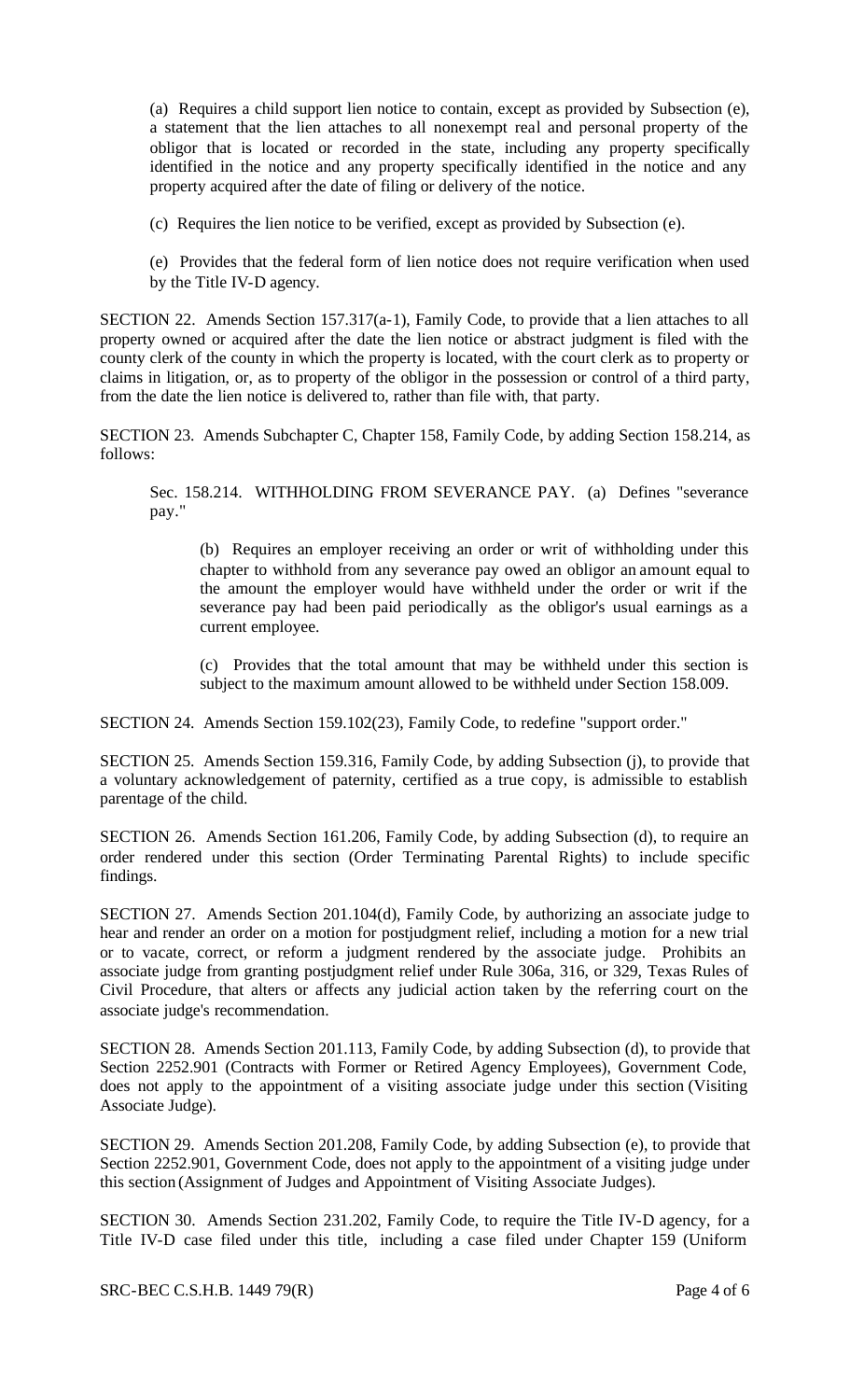Interstate Family Support Act, to pay the fee for issuance of a subpoena as provided by Section 51.318(b)(1), Government Code.

SECTION 31. Amends Sections 232.001(1)-(3), Family Code, to redefine "license," "licensing authority, " and "order suspending license."

SECTION 32. Amends Section 232.002, Family Code, to provide that all licensing authorities are subject to this chapter, unless otherwise restricted or exempted. Deletes existing list of qualifying entities.

SECTION 33. Amends Chapter 232, Family Code, by adding Section 232.0022, as follows:

Sec. 232.0022. SUSPENSION OF MOTOR VEHICLE REGISTRATION. Provides that the Texas Department of Transportation is the appropriate licensing authority for suspension of a motor vehicle registration under this chapter. Provides that the general registration provisions of Chapter 502 (Registration of Vehicles), Transportation Code, do not apply to the suspension or denial of a renewal of a motor vehicle registration under this chapter.

SECTION 34. Amends Section 232.004(a), Family Code, to authorize a child support agency or obligee to file a petition to suspend, as provided by this chapter, a license of an obligor who has an arrearage equal to or greater than the total support due for three months, rather than 90 days, under a support order.

SECTION 35. Amends Sections 232.006(b) and (c), Family Code, as follows:

(b) Authorizes a notice under this section (Notice) to be served in a specific manner.

(c) Requires the notice to contain a specific prominently displayed statement in boldfaced type, capital letters, or underlined. Amends said notice.

SECTION 36. Amends Chapter 232, Family Code, by adding Section 232.0135, as follows:

Sec. 232.0135. DENIAL OF LICENSE RENEWAL. (a) Authorizes the Title IV-D agency to provide a licensing authority (authority) with information concerning an obligor who has failed to pay child support for six months or more.

(b) Requires a licensing authority that receives the information described by Subsection (a) to refuse to accept an application for renewal of the license of the obligor until the authority is notified by the Title IV-D agency that the obligor has satisfied specific requirements.

(c) Requires the Title IV-D agency, on providing a licensing authority with the information described by Subsection (a), to immediately notify the obligor by first class mail that the information has been provided and of the steps the obligor must take to prevent the denial by the authority of an application for license renewal or to permit the authority to accept the obligor's application for renewal.

(d) Authorizes an obligor receiving notice under Subsection (c) to request a review by the Title IV-D agency to resolve any issue in dispute regarding the identity of the obligor or the existence or amount of child support arrearages. Requires the Title IV-D agency to provide an opportunity for a review, either by telephone or in person, as appropriate to the circumstances. Authorizes the Title IV-D agency, after the review, if appropriate, to notify the licensing authority that it is authorized to accept the obligor's application for renewal of license. Authorizes the obligor, if the Title IV-D agency and the obligor fail to resolve any issue in dispute, no later than the 30th day after the date of receiving notice of the Title IV-D agency's determination from the review, to file a motion with the court to direct the licensing authority to accept the obligor's application for renewal of license and request a hearing on the motion. Prohibits the obligor's application